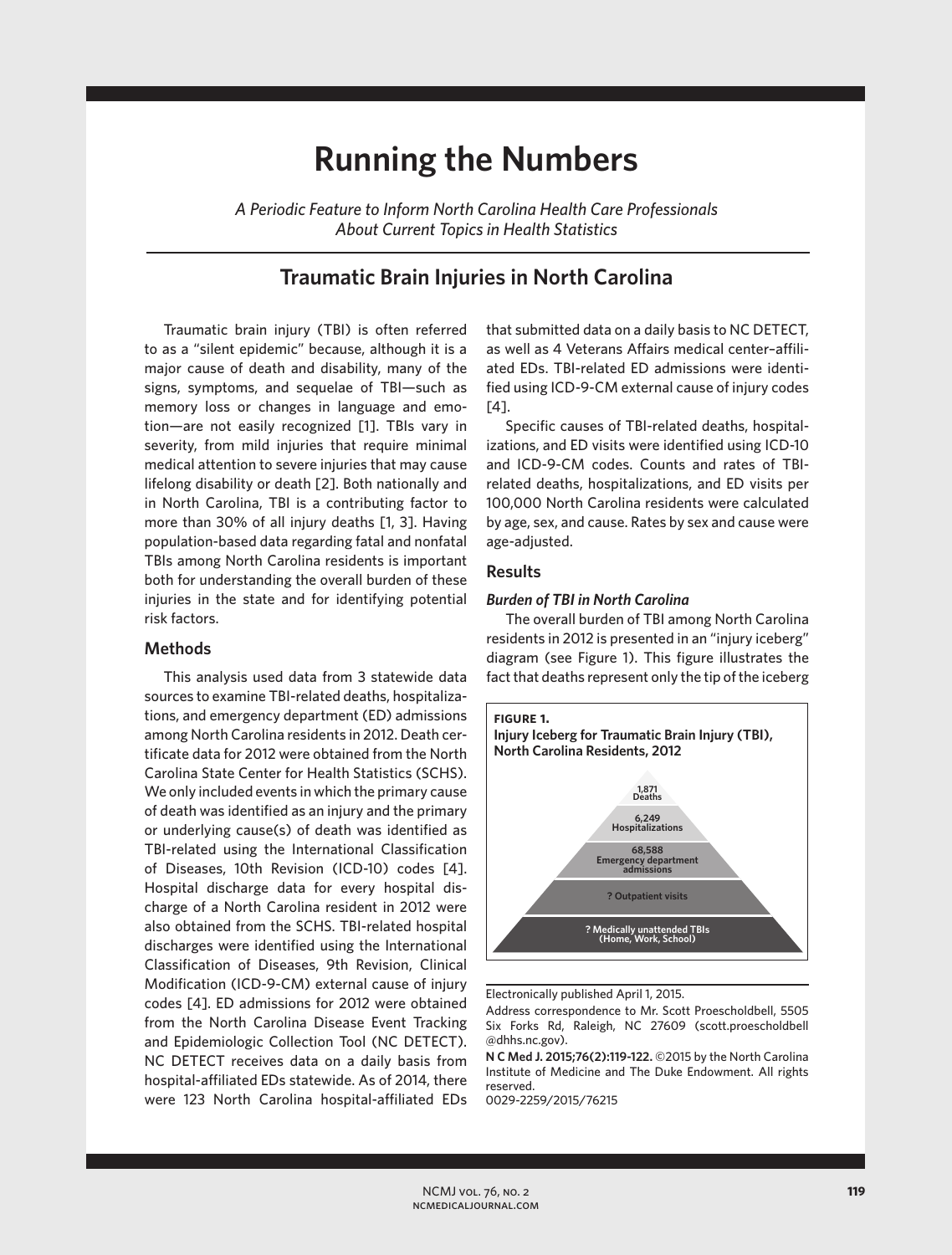with regard to the burden of TBI in North Carolina. In 2012, for every 1 TBI-related death, there were more than 3 TBI-related hospitalizations and 36 TBI-related ED visits among North Carolinians. These data do not reflect the number of individuals who sought outpatient care or did not seek medical attention in the event of a TBI, which is likely much higher than the number of TBI-related ED visits. Unfortunately, surveillance data are not available for these events.

# *Leading Causes of TBI-related Deaths, Hospitalizations, and ED Admissions*

Overall, TBI-related deaths, hospitalizations, and ED admissions in 2012 were more common among males than females. In 2012, the leading causes of fatal and nonfatal TBIs in North Carolina were firearms, motor vehicle traffic crashes, and unintentional falls; among these causes, there were differing trends by age and sex.

The leading cause of TBI-related death among North Carolina residents in 2012 was firearms, with a rate of 7.0 deaths per 100,000 residents. Approximately 70% of these firearm-related TBI deaths were self-inflicted, and an additional 20% were homicides. Firearm-related TBI deaths disproportionately affected older males. Across all age groups, males were more likely than females to die as a result of a firearm-related TBI (see Figure 2). In addition, the highest rate of firearm-related TBI death was among males aged 85 years and older (36.2 deaths per 100,000 population) followed by males aged 75–84 years (23.8 deaths per 100,000 population).

The leading cause of TBI-related hospitalizations among North Carolina residents in 2012 was unintentional falls, with a rate of 24.8 hospitalizations per 100,000 residents. Across all age groups, males were more likely than females to be hospitalized for an unintentional fall–related TBI (see Figure 3). In addition, unintentional fall–related hospitalizations were more common among the youngest and the oldest age groups for both males and females. The highest rate of unintentional fall–related TBI hospitalizations was among adults aged 75 years and older; the second-highest rate was among children less than 1 year old.

The leading causes of TBI-related ED admissions among North Carolina residents in 2012 included unintentional falls (316.8 ED admissions per 100,000 population) and motor vehicle traffic crashes (109.0 ED admissions per 100,000 population). The age trends for unintentional fall–related TBI ED admissions were similar to those of unintentional fall–related TBI hospitalizations; however, rates were generally higher among females than males (data not shown). Motor vehicle traffic– related ED admissions were more common among females aged 5–24 years compared to males of the same age (see Figure 4). Across all remaining age groups, males were more likely than females to be admitted to an ED for a motor vehicle traffic– related TBI. The highest rate of motor vehicle traffic–related TBI ED admissions was among females

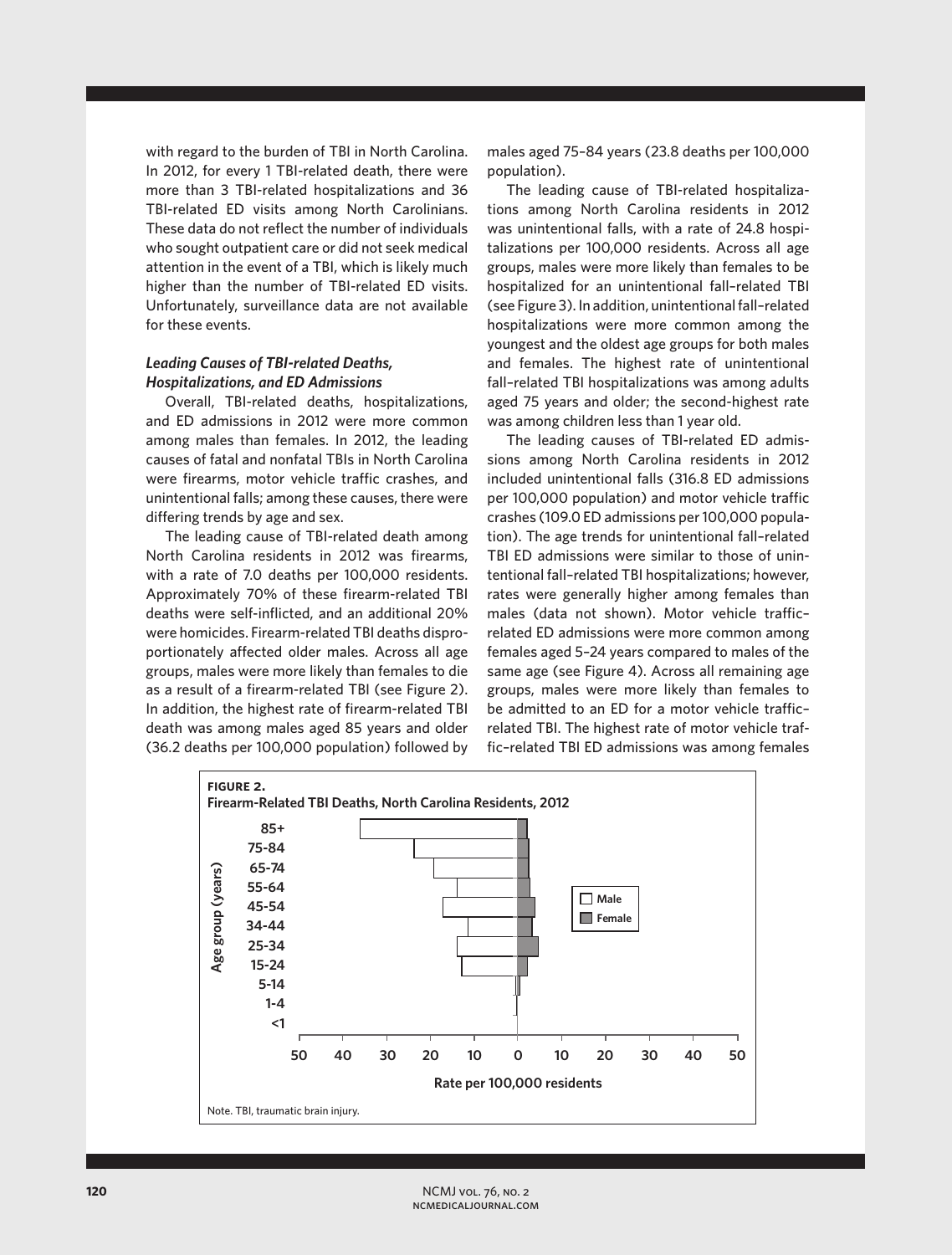

aged 15–24 years (258.7 ED visits per 100,000 population), followed by males aged 15–24 years (252.8 ED visits per 100,000 population).

# **Conclusion**

TBI is a major contributor to injury deaths, hospitalizations, and ED admissions among North Carolina residents. An examination of rates of fatal and nonfatal TBIs among North Carolina residents revealed differing trends by age, sex, and cause. Older adult males had particularly high rates of firearm-related TBI deaths, while unintentional fall– related TBI hospitalizations were common among older adults as well as young children. In addition, teenagers and young adults, who possibly represent less experienced drivers, had the highest rates of motor vehicle traffic–related TBI ED admissions.

TBIs are preventable, and prevention efforts will need to be tailored to specific populations, outcomes, and causes. For example, efforts to prevent unintentional fall–related TBI hospitalizations might target older adults and young children and